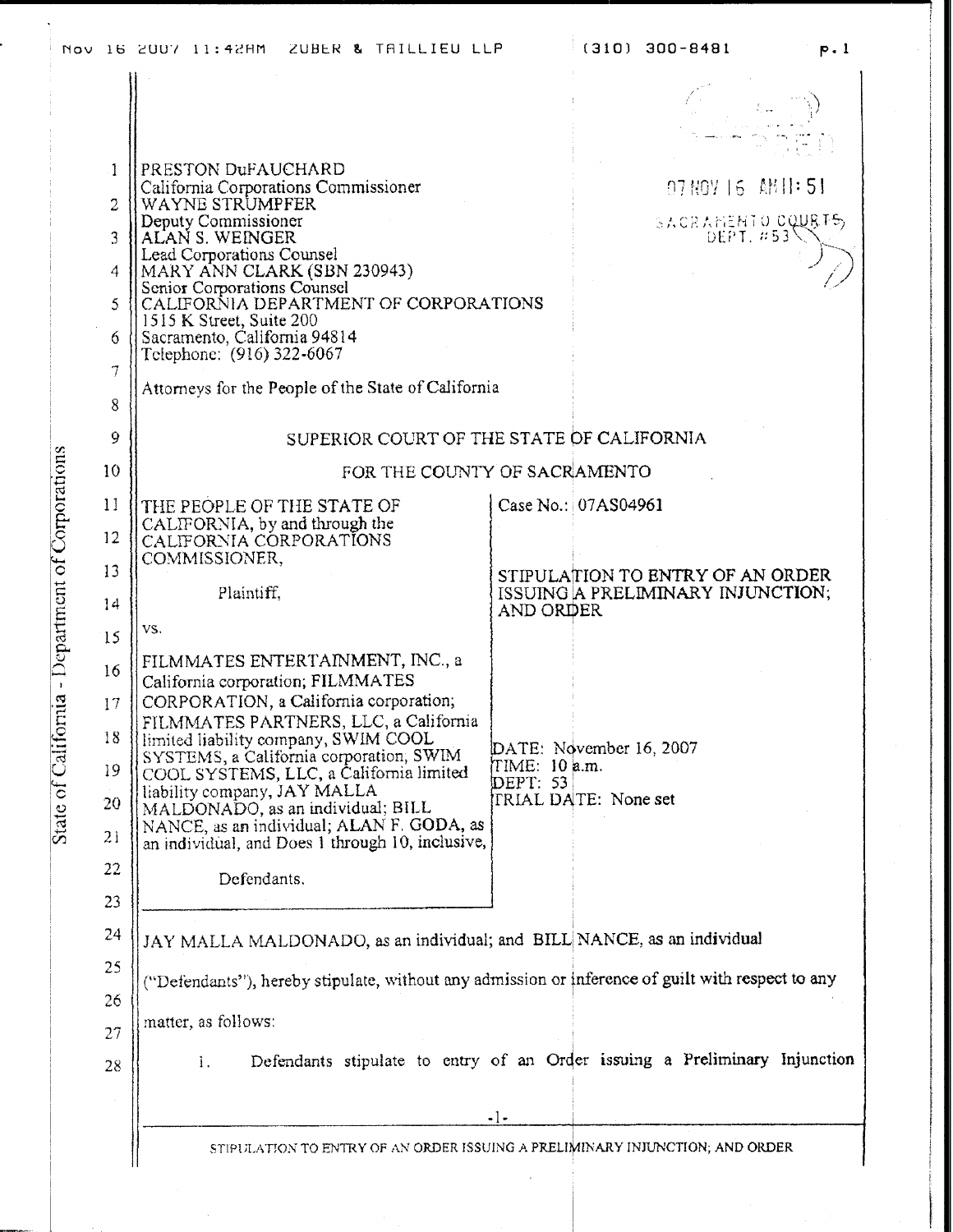nov 10 CUU/ 11: 460 ZUBER & IMILLIEU LLP 131UJ JUU-8481 p. 2

enjoining, JAY MALLA MALDONADO, as an individual; and BILL NANCE, as an individual 2  $\parallel$  from directly or indirectly:

Violating California Corporations Code section 251 10, by offering to sell, a.  $\frac{4}{1}$  selling, arranging for the sale of, issuing, engaging in the business of selling, negotiating for the sale of any security of any kind, unless such security or transaction is qualified;

b . Violating California Corporations Code section 25401, by offering to sell or selling any security of any kind, including but not limited to, the securities described in the Complaint, by means of any written or oral communication which includes any untrue statement of material fact or omits or fails to state any material fact necessary in order to make the statements made, in the light of the circumstances under which they are made, not misleading;

Taking any action that would Violate the Desist and Refrain and Consent  $\mathbf{C}$ Order issued by the California Corporations Commissioner on October 25, 2005, if such order were found to be applicable to Defendants Maldonado and Nance, by offering and selling ||unqualified, non-exempt securities in violation of California Corporations Code section 25110;

16 d. Outside the ordinary course of business and knowingly removing,  $\frac{17}{17}$  destroying, mutilating, concealing, altering, transferring, or otherwise disposing of, in any manner,  $_{18}$  any books, records, computer programs, computer files, computer printouts, correspondence, 19 || brochures, manuals, or any other "writing" or "document" of any kind as defined under California  $_{20}$  | Evidence Code section 250, relating to the transactions and course of conduct as alleged in the Statements made, in the light of the circumstances under which<br>
10<br>
California Corporations Commissione<br>
13<br>
Corder issued by the California Corporations Commissione<br>
15<br>
were found to be applicable to Defendants Maldonado

 $22$  2. Department of Corporations and Defendants further stipulate that Defendants shall 23 have the right on noticed motion to move for an order vacating the Preliminary Injunction to 24  $\parallel$  which Defendants have stipulated herein.

STIPULATION TO ENTRY OF AN ORDER ISSUING A PRELIMINARY INJUNCTION; AND ORDER

9

 $\mathbf{1}$ 

3

5

6

 $\overline{7}$ 

8

10

12

11

13

14

25

26

27

28